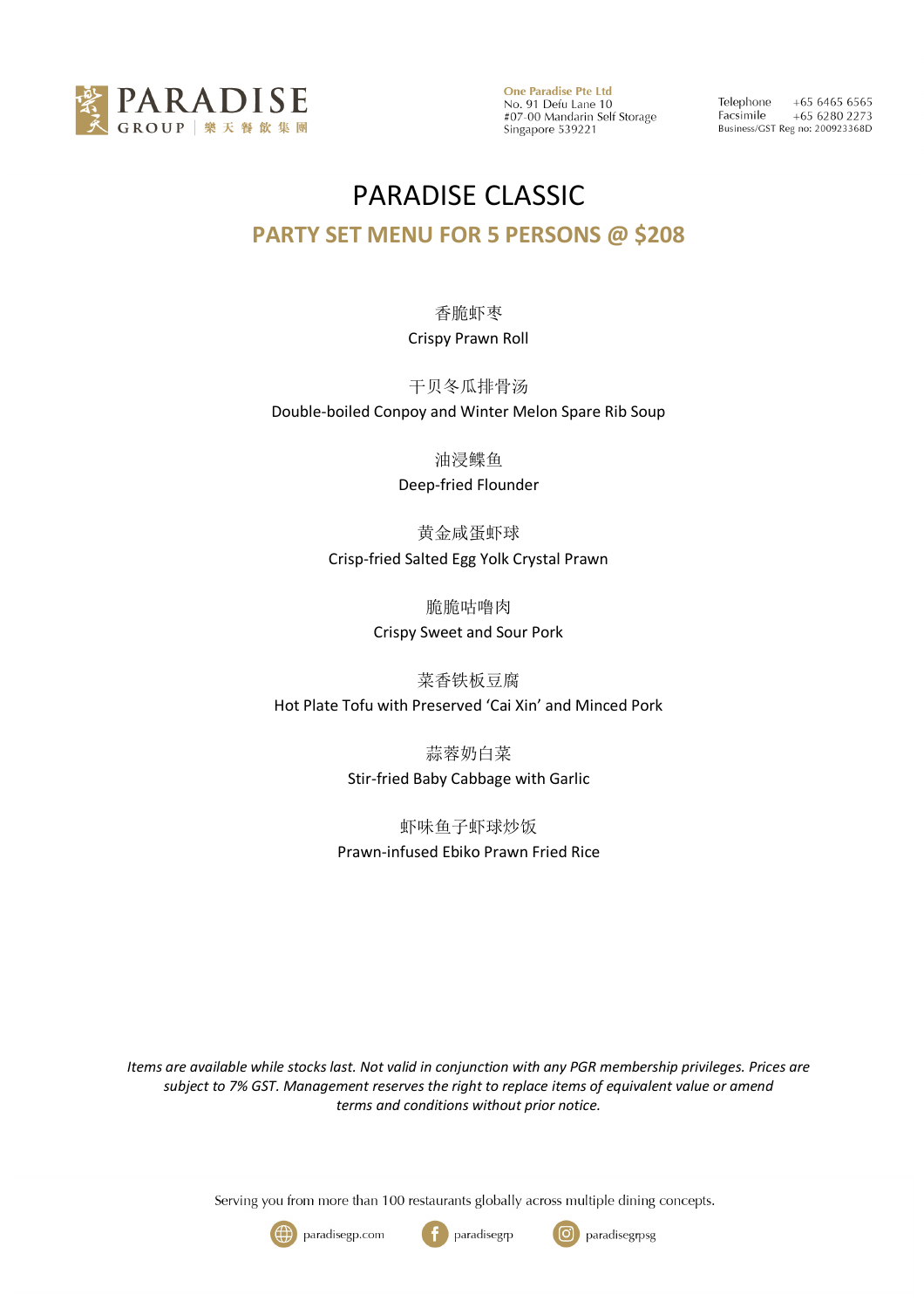

Telephone  $+6564656565$ Facsimile  $+6562802273$ Business/GST Reg no: 200923368D

## PARADISE CLASSIC

### **PARTY SET MENU FOR 5 PERSONS @ \$268**

### 咸蛋鱼皮 Crispy Salted Egg Fish Skin

药材炖醉土鸡汤 Double-boiled Drunken Kampong Chicken Soup with Chinese Herb

> 清蒸鲽鱼 Steamed Flounder in Hong Kong Style

金牌脆皮烧鸡 Deep-fried Crispy Roasted Chicken

芥末虾球

Crispy Wasabi Prawn

烧汁排骨王 Deep-fried Pork Ribs in Teriyaki Sauce

> 蒜蓉西兰花 Stir-fried Broccoli with Garlic

> > 海鲜王炒饭 Seafood Fried Rice

*Items are available while stocks last. Not valid in conjunction with any PGR membership privileges. Prices are subject to 7% GST. Management reserves the right to replace items of equivalent value or amend terms and conditions without prior notice.*

Serving you from more than 100 restaurants globally across multiple dining concepts.





paradisegrp

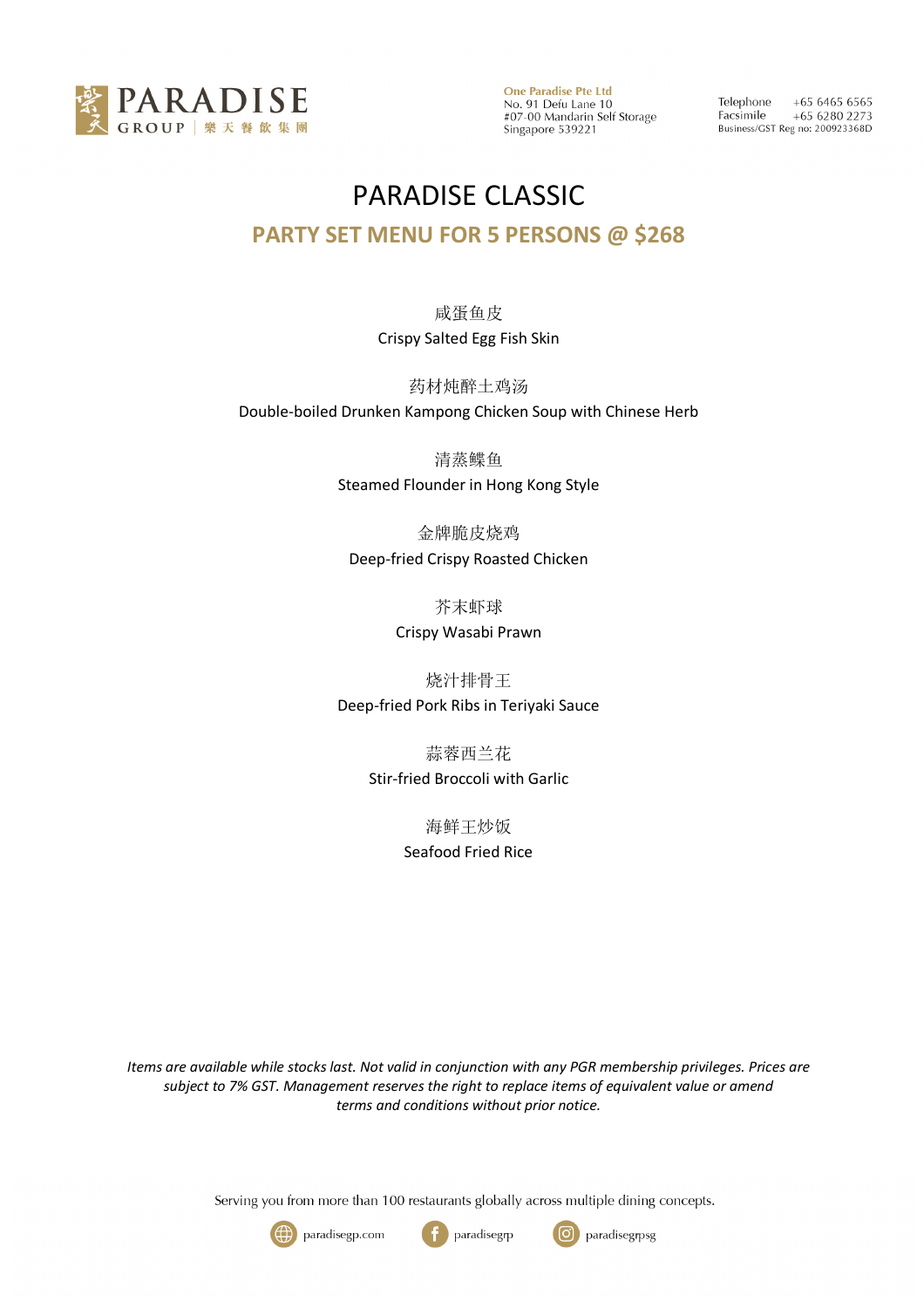

Telephone  $+6564656565$ Facsimile  $+6562802273$ Business/GST Reg no: 200923368D

## PARADISE CLASSIC **PARTY SET MENU FOR 10 PERSONS @ \$268**

#### 香脆虾枣 Crispy Prawn Roll

#### 干贝冬瓜炖排骨汤

Double-boiled Winter Melon Soup with Spare Ribs

油浸鲽鱼

Deep-fried Flounder

咸蛋虾球

Crisp-fried Salted Egg Yolk Crystal Prawn

脆皮虾酱鸡 Crisp-fried Shrimp Paste Chicken

菜香铁板豆腐 Hot Plate Tofu with Preserved 'Cai Xin' and Minced Pork

> 蒜蓉奶白菜 Stir-fried Baby Cabbage with Garlic

鱼子虾味炒饭 Prawn-infused Ebiko Prawn Fried Rice

*Items are available while stocks last. Not valid in conjunction with any PGR membership privileges. Prices are subject to 7% GST. Management reserves the right to replace items of equivalent value or amend terms and conditions without prior notice.*

Serving you from more than 100 restaurants globally across multiple dining concepts.





paradisegrp